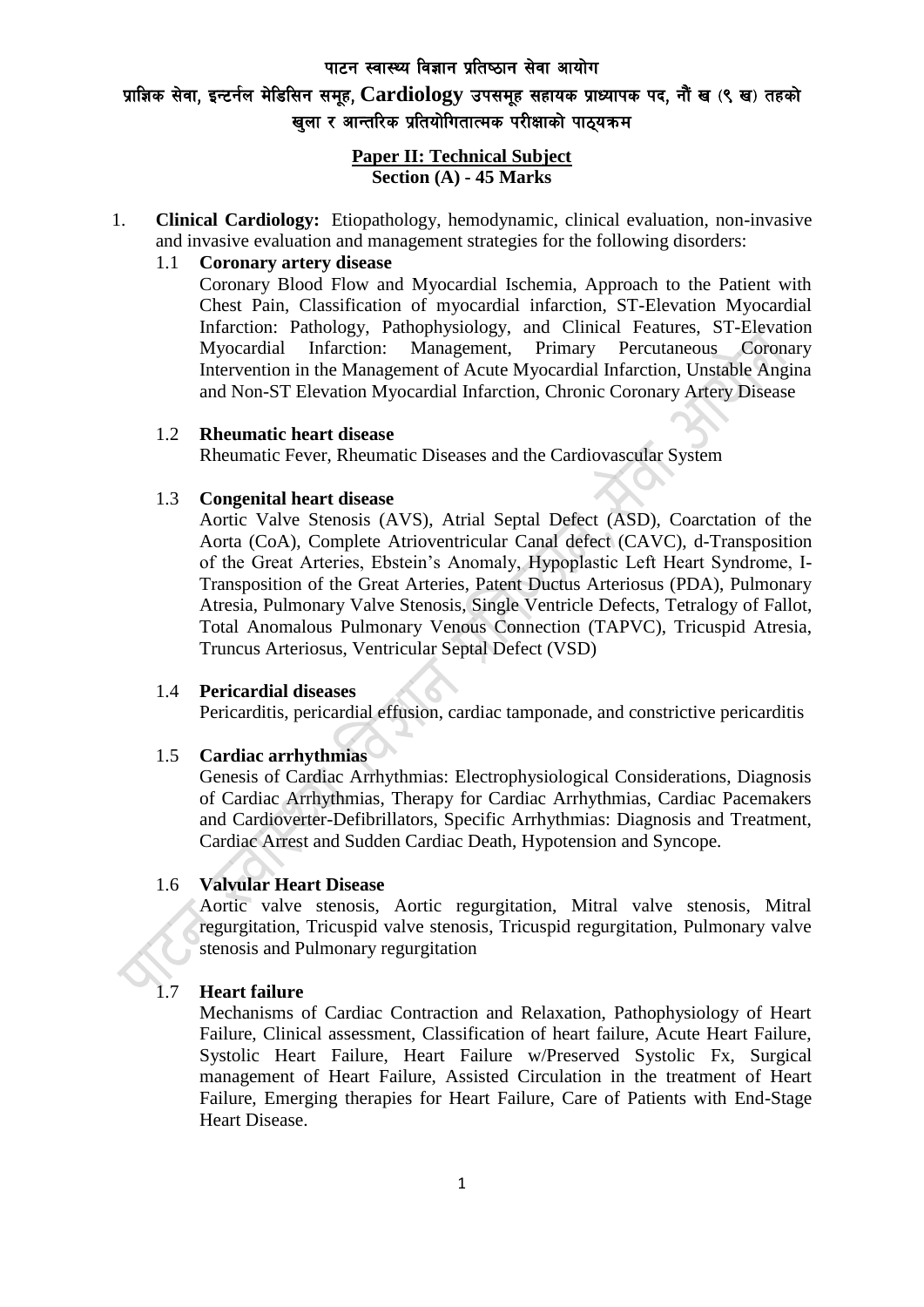## पाटन स्वास्थ्य विज्ञान प्रतिष्ठान सेवा आयोग

# yाज्ञिक सेवा. इन्टर्नल मेडिसिन समह. Cardiology उपसमह सहायक प्राध्यापक पद. नौं ख (९ ख) तहको खुला र आन्तरिक प्रतियोगितात्मक परीक्षाको पाठ्**यक्रम**

# 1.8 **Systemic diseases involving a heart**

- Diabetes Mellitus, Thiamine deficiency, Hyperthyroidism, Hypothyroidism, Malignant carcinoid, Pheochromocytoma, Acromegaly, HIV, Amyloidosis, Sarcoidosis, Hemochromatosis, Marfan syndrome, Ehlers-Danlos syndrome
- Rheumatic disorders & cardiovascular diseases (RA, SLE, SpA, psoriatic arthritis etc)
- Neurological disorders & cardiovascular diseases
- Renal disorders & cardiovascular diseases
- Cancer patient & cardiovascular diseases
- Cardiovascular manifestations of autonomic disorders
- Infections  $&$  heart (Infective endocarditis, HIV  $&$  others)
- Toxins & heart

# 1.9 **Heart muscle diseases**

Classification of heart muscle disease, Dilated cardiomyopathy (DCM), Hypertrophic cardiomyopathy (HCM), Restrictive cardiomyopathy (RCM), Left Ventricular Non-compaction (LVNC), Arrhythmogenic Right Ventricular Dysplasia (ARVD), Stress-related cardiomyopathy

1.10 **Traumatic heart disease**

# 1.11 **Tumours of heart**

# **Section (B) - 55 Marks**

- 2. **Clinical Cardiology:** Etiopathology, hemodynamic, clinical evaluation, non-invasive and invasive evaluation and management strategies for the following disorders:
	- 2.1 **Peripheral vascular disorders**
	- 2.2 **Pulmonary thromboembolism and pulmonary hypertension**
	- 2.3 **Systemic hypertension**
	- 2.4 **Genetics, molecular biology and immunology related to cardiology** Molecular Biology, Genomics and Proteomics in Cardiovascular Disease, Genetics and Cardiovascular Disease, Genetics of Cardiac Arrhythmias, Genetics of Myocardial Disease
	- 2.5 **Geriatric heart disease**
	- 2.6 **General anaesthesia and non-cardiac surgery in patients with heart disease**
	- 2.7 **Pregnancy and heart disease**
	- 2.8 **Epidemiology and preventive cardiology**